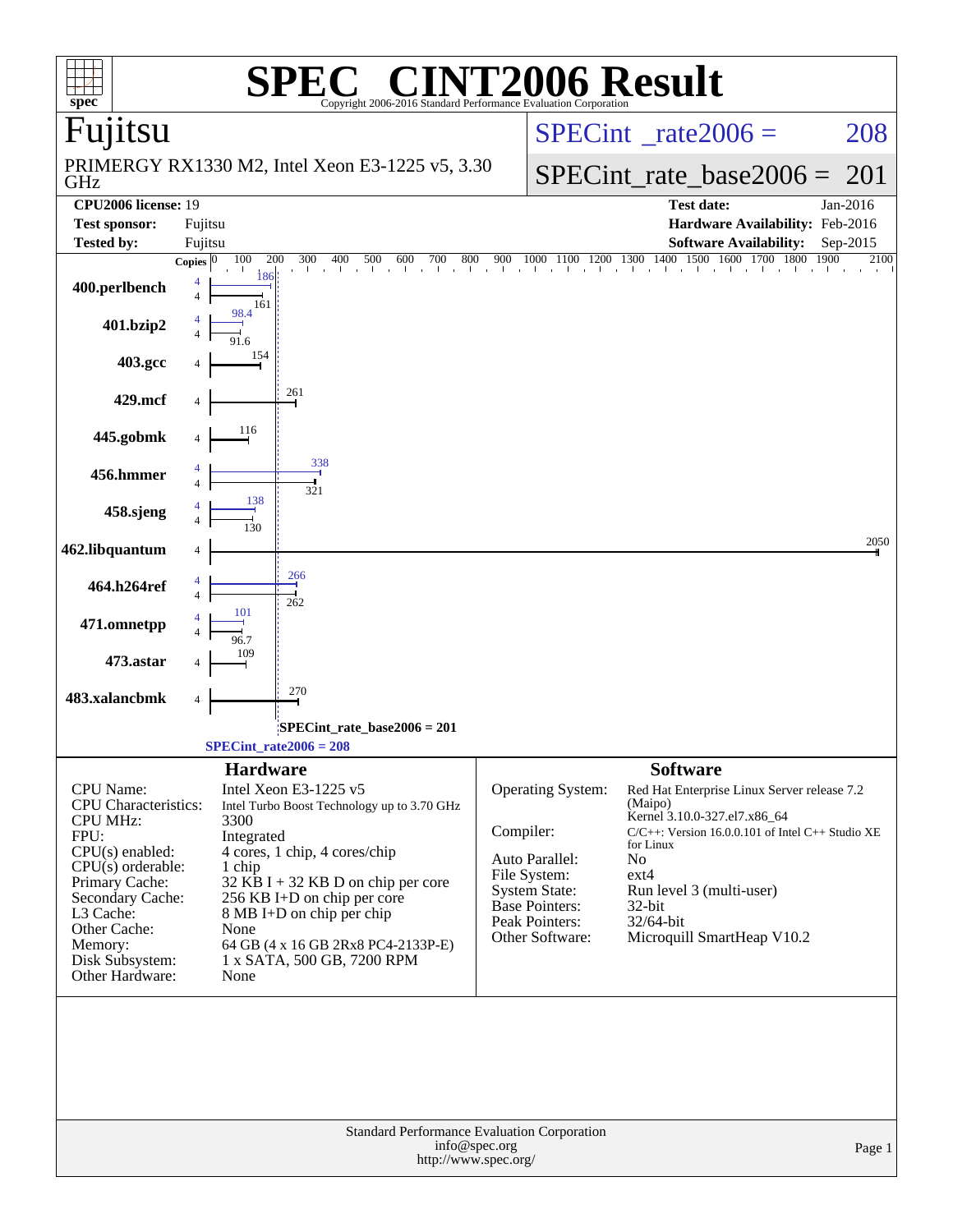

# **[SPEC CINT2006 Result](http://www.spec.org/auto/cpu2006/Docs/result-fields.html#SPECCINT2006Result)**

# Fujitsu

GHz PRIMERGY RX1330 M2, Intel Xeon E3-1225 v5, 3.30 SPECint rate $2006 = 208$ 

# [SPECint\\_rate\\_base2006 =](http://www.spec.org/auto/cpu2006/Docs/result-fields.html#SPECintratebase2006)  $201$

**[CPU2006 license:](http://www.spec.org/auto/cpu2006/Docs/result-fields.html#CPU2006license)** 19 **[Test date:](http://www.spec.org/auto/cpu2006/Docs/result-fields.html#Testdate)** Jan-2016 **[Test sponsor:](http://www.spec.org/auto/cpu2006/Docs/result-fields.html#Testsponsor)** Fujitsu **[Hardware Availability:](http://www.spec.org/auto/cpu2006/Docs/result-fields.html#HardwareAvailability)** Feb-2016

**[Tested by:](http://www.spec.org/auto/cpu2006/Docs/result-fields.html#Testedby)** Fujitsu **[Software Availability:](http://www.spec.org/auto/cpu2006/Docs/result-fields.html#SoftwareAvailability)** Sep-2015

#### **[Results Table](http://www.spec.org/auto/cpu2006/Docs/result-fields.html#ResultsTable)**

|                                                                                                          | <b>Base</b>   |                |       |                |       |                |       |                | <b>Peak</b>    |              |                |              |                |              |  |
|----------------------------------------------------------------------------------------------------------|---------------|----------------|-------|----------------|-------|----------------|-------|----------------|----------------|--------------|----------------|--------------|----------------|--------------|--|
| <b>Benchmark</b>                                                                                         | <b>Copies</b> | <b>Seconds</b> | Ratio | <b>Seconds</b> | Ratio | <b>Seconds</b> | Ratio | <b>Copies</b>  | <b>Seconds</b> | <b>Ratio</b> | <b>Seconds</b> | <b>Ratio</b> | <b>Seconds</b> | <b>Ratio</b> |  |
| 400.perlbench                                                                                            |               | 244            | 160   | 243            | 161   | 243            | 161   |                | 210            | 186          | 210            | 186          | <b>210</b>     | 186          |  |
| 401.bzip2                                                                                                |               | 421            | 91.7  | 421            | 91.6  | 422            | 91.5  | $\overline{4}$ | <u>392</u>     | 98.4         | 392            | 98.4         | 392            | 98.5         |  |
| $403.\mathrm{gcc}$                                                                                       |               | 210            | 154   | 209            | 154   | 212            | 152   | $\overline{4}$ | 210            | 154          | 209            | 154          | 212            | 152          |  |
| $429$ .mcf                                                                                               |               | 140            | 260   | 139            | 263   | 140            | 261   | $\overline{4}$ | 140            | 260          | 139            | 263          | <b>140</b>     | 261          |  |
| $445$ .gobmk                                                                                             |               | 362            | 116   | 362            | 116   | 362            | 116   | $\overline{4}$ | 362            | <b>116</b>   | 362            | 116          | 362            | 116          |  |
| 456.hmmer                                                                                                |               | 115            | 323   | 116            | 321   | 117            | 319   | $\overline{4}$ | 111            | 338          | 110            | 340          | <b>110</b>     | 338          |  |
| 458.sjeng                                                                                                |               | 371            | 130   | 371            | 130   | 371            | 130   | $\overline{4}$ | 350            | 138          | 350            | 138          | 350            | 138          |  |
| 462.libquantum                                                                                           |               | 40.3           | 2060  | 40.5           | 2050  | 40.3           | 2050  | 4              | 40.3           | 2060         | 40.5           | 2050         | 40.3           | 2050         |  |
| 464.h264ref                                                                                              |               | 338            | 262   | 337            | 263   | 339            | 261   | $\overline{4}$ | 332            | 266          | 335            | 264          | 333            | 266          |  |
| 471.omnetpp                                                                                              |               | 259            | 96.7  | 258            | 96.8  | 259            | 96.6  | $\overline{4}$ | 248            | 101          | 248            | 101          | 248            | <b>101</b>   |  |
| 473.astar                                                                                                |               | 257            | 109   | 258            | 109   | 257            | 109   | $\overline{4}$ | 257            | <u>109</u>   | 258            | 109          | 257            | 109          |  |
| 483.xalancbmk                                                                                            | Δ             | 102            | 271   | 102            | 270   | 102            | 270   | $\overline{4}$ | 102            | 271          | 102            | 270          | 102            | 270          |  |
| Results appear in the order in which they were run. Bold underlined text indicates a median measurement. |               |                |       |                |       |                |       |                |                |              |                |              |                |              |  |

#### **[Submit Notes](http://www.spec.org/auto/cpu2006/Docs/result-fields.html#SubmitNotes)**

 The taskset mechanism was used to bind copies to processors. The config file option 'submit' was used to generate taskset commands to bind each copy to a specific processor. For details, please see the config file.

#### **[Operating System Notes](http://www.spec.org/auto/cpu2006/Docs/result-fields.html#OperatingSystemNotes)**

Stack size set to unlimited using "ulimit -s unlimited"

#### **[Platform Notes](http://www.spec.org/auto/cpu2006/Docs/result-fields.html#PlatformNotes)**

Standard Performance Evaluation Corporation BIOS configuration: Sysinfo program /home/SPECcpu2006/config/sysinfo.rev6914 \$Rev: 6914 \$ \$Date:: 2014-06-25 #\$ e3fbb8667b5a285932ceab81e28219e1 running on TX1330M2 Thu Jan 14 19:02:01 2016 This section contains SUT (System Under Test) info as seen by some common utilities. To remove or add to this section, see: <http://www.spec.org/cpu2006/Docs/config.html#sysinfo> From /proc/cpuinfo model name : Intel(R) Xeon(R) CPU E3-1225 v5 @ 3.30GHz 1 "physical id"s (chips) 4 "processors" cores, siblings (Caution: counting these is hw and system dependent. The following excerpts from /proc/cpuinfo might not be reliable. Use with caution.) cpu cores : 4 Continued on next page

[info@spec.org](mailto:info@spec.org) <http://www.spec.org/>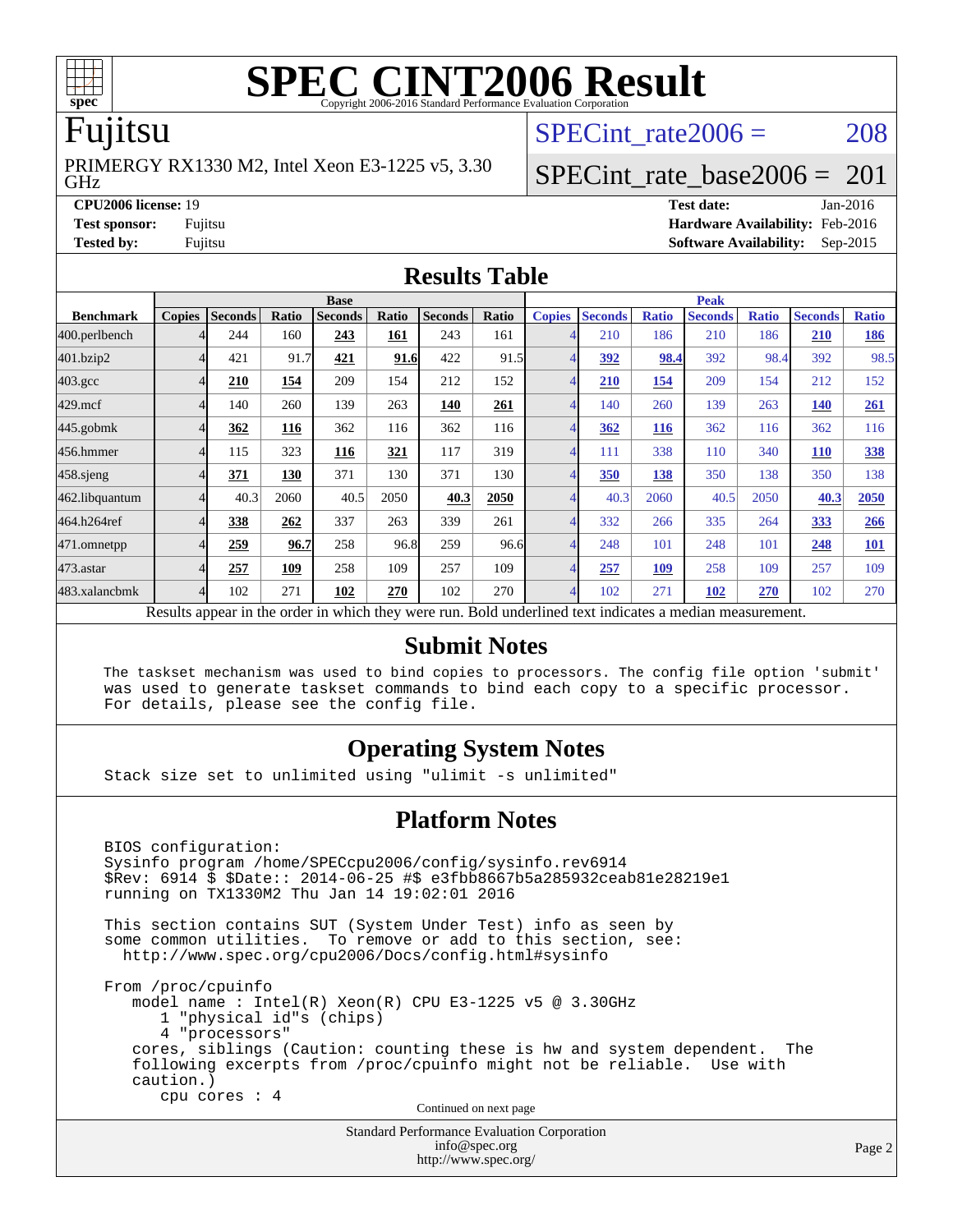

#### **[SPEC CINT2006 Result](http://www.spec.org/auto/cpu2006/Docs/result-fields.html#SPECCINT2006Result)** Copyright 2006-2016 Standard Performance Evaluation C

## Fujitsu

GHz PRIMERGY RX1330 M2, Intel Xeon E3-1225 v5, 3.30 SPECint rate $2006 = 208$ 

[SPECint\\_rate\\_base2006 =](http://www.spec.org/auto/cpu2006/Docs/result-fields.html#SPECintratebase2006)  $201$ 

**[CPU2006 license:](http://www.spec.org/auto/cpu2006/Docs/result-fields.html#CPU2006license)** 19 **[Test date:](http://www.spec.org/auto/cpu2006/Docs/result-fields.html#Testdate)** Jan-2016 **[Test sponsor:](http://www.spec.org/auto/cpu2006/Docs/result-fields.html#Testsponsor)** Fujitsu **[Hardware Availability:](http://www.spec.org/auto/cpu2006/Docs/result-fields.html#HardwareAvailability)** Feb-2016 **[Tested by:](http://www.spec.org/auto/cpu2006/Docs/result-fields.html#Testedby)** Fujitsu **[Software Availability:](http://www.spec.org/auto/cpu2006/Docs/result-fields.html#SoftwareAvailability)** Sep-2015

#### **[Platform Notes \(Continued\)](http://www.spec.org/auto/cpu2006/Docs/result-fields.html#PlatformNotes)**

 siblings : 4 physical 0: cores 0 1 2 3 cache size : 8192 KB From /proc/meminfo<br>MemTotal: 65724872 kB HugePages\_Total: 0<br>Hugepagesize: 2048 kB Hugepagesize: From /etc/\*release\* /etc/\*version\* os-release: NAME="Red Hat Enterprise Linux Server" VERSION="7.2 (Maipo)" ID="rhel" ID\_LIKE="fedora" VERSION\_ID="7.2" PRETTY\_NAME="Red Hat Enterprise Linux Server 7.2 (Maipo)" ANSI\_COLOR="0;31" CPE\_NAME="cpe:/o:redhat:enterprise\_linux:7.2:GA:server" redhat-release: Red Hat Enterprise Linux Server release 7.2 (Maipo) system-release: Red Hat Enterprise Linux Server release 7.2 (Maipo) system-release-cpe: cpe:/o:redhat:enterprise\_linux:7.2:ga:server uname -a: Linux TX1330M2 3.10.0-327.el7.x86\_64 #1 SMP Thu Oct 29 17:29:29 EDT 2015 x86\_64 x86\_64 x86\_64 GNU/Linux run-level 5 Jan 14 19:00 SPEC is set to: /home/SPECcpu2006 Filesystem Type Size Used Avail Use% Mounted on /dev/mapper/rhel\_tx1330m2-home xfs Additional information from dmidecode: Warning: Use caution when you interpret this section. The 'dmidecode' program reads system data which is "intended to allow hardware to be accurately determined", but the intent may not be met, as there are frequent changes to hardware, firmware, and the "DMTF SMBIOS" standard. BIOS FUJITSU // American Megatrends Inc. V5.0.0.11 R1.4.0 for D3375-A1x 11/18/2015 Memory: 4x Samsung M391A2K43BB1-CPB 16 GB 2 rank 2133 MHz (End of data from sysinfo program)

#### **[General Notes](http://www.spec.org/auto/cpu2006/Docs/result-fields.html#GeneralNotes)**

Environment variables set by runspec before the start of the run: LD\_LIBRARY\_PATH = "/home/SPECcpu2006/libs/32:/home/SPECcpu2006/libs/64:/home/SPECcpu2006/sh"

Continued on next page

Standard Performance Evaluation Corporation [info@spec.org](mailto:info@spec.org) <http://www.spec.org/>

Page 3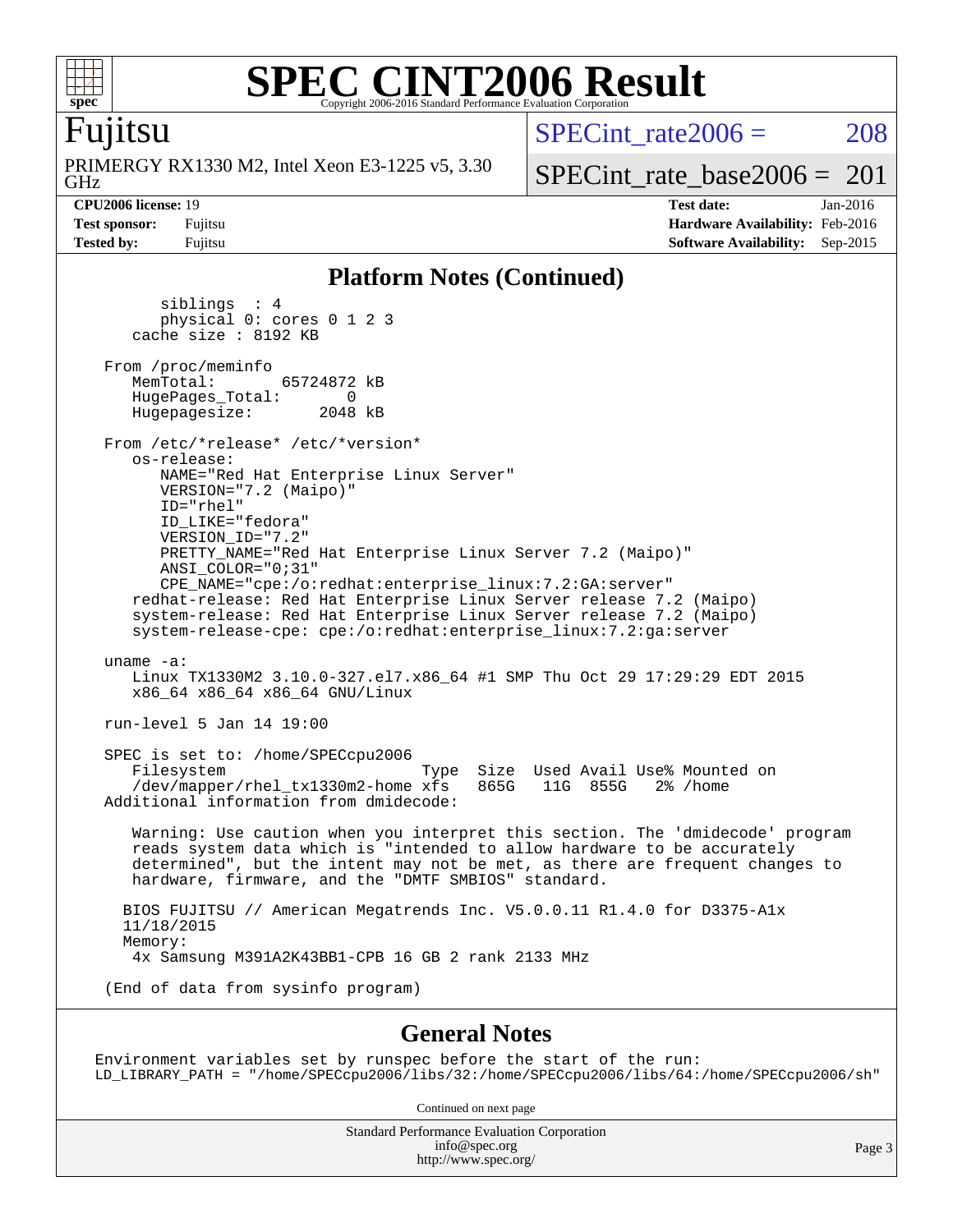

#### **[SPEC CINT2006 Result](http://www.spec.org/auto/cpu2006/Docs/result-fields.html#SPECCINT2006Result)** Copyright 2006-2016 Standard Performance Evaluation

## Fujitsu

GHz PRIMERGY RX1330 M2, Intel Xeon E3-1225 v5, 3.30 SPECint rate $2006 = 208$ 

[SPECint\\_rate\\_base2006 =](http://www.spec.org/auto/cpu2006/Docs/result-fields.html#SPECintratebase2006)  $201$ 

**[CPU2006 license:](http://www.spec.org/auto/cpu2006/Docs/result-fields.html#CPU2006license)** 19 **[Test date:](http://www.spec.org/auto/cpu2006/Docs/result-fields.html#Testdate)** Jan-2016 **[Test sponsor:](http://www.spec.org/auto/cpu2006/Docs/result-fields.html#Testsponsor)** Fujitsu **[Hardware Availability:](http://www.spec.org/auto/cpu2006/Docs/result-fields.html#HardwareAvailability)** Feb-2016 **[Tested by:](http://www.spec.org/auto/cpu2006/Docs/result-fields.html#Testedby)** Fujitsu **[Software Availability:](http://www.spec.org/auto/cpu2006/Docs/result-fields.html#SoftwareAvailability)** Sep-2015

#### **[General Notes \(Continued\)](http://www.spec.org/auto/cpu2006/Docs/result-fields.html#GeneralNotes)**

 Binaries compiled on a system with 1x Intel Core i5-4670K CPU + 32GB memory using RedHat EL 7.1 Transparent Huge Pages enabled with: echo always > /sys/kernel/mm/transparent\_hugepage/enabled

For information about Fujitsu please visit: <http://www.fujitsu.com>

# **[Base Compiler Invocation](http://www.spec.org/auto/cpu2006/Docs/result-fields.html#BaseCompilerInvocation)**

[C benchmarks](http://www.spec.org/auto/cpu2006/Docs/result-fields.html#Cbenchmarks):

[icc -m32 -L/opt/intel/compilers\\_and\\_libraries\\_2016/linux/compiler/lib/ia32\\_lin](http://www.spec.org/cpu2006/results/res2016q1/cpu2006-20160125-38878.flags.html#user_CCbase_intel_icc_e10256ba5924b668798078a321b0cb3f)

#### [C++ benchmarks:](http://www.spec.org/auto/cpu2006/Docs/result-fields.html#CXXbenchmarks)

[icpc -m32 -L/opt/intel/compilers\\_and\\_libraries\\_2016/linux/compiler/lib/ia32\\_lin](http://www.spec.org/cpu2006/results/res2016q1/cpu2006-20160125-38878.flags.html#user_CXXbase_intel_icpc_b4f50a394bdb4597aa5879c16bc3f5c5)

# **[Base Portability Flags](http://www.spec.org/auto/cpu2006/Docs/result-fields.html#BasePortabilityFlags)**

 400.perlbench: [-D\\_FILE\\_OFFSET\\_BITS=64](http://www.spec.org/cpu2006/results/res2016q1/cpu2006-20160125-38878.flags.html#user_basePORTABILITY400_perlbench_file_offset_bits_64_438cf9856305ebd76870a2c6dc2689ab) [-DSPEC\\_CPU\\_LINUX\\_IA32](http://www.spec.org/cpu2006/results/res2016q1/cpu2006-20160125-38878.flags.html#b400.perlbench_baseCPORTABILITY_DSPEC_CPU_LINUX_IA32) 401.bzip2: [-D\\_FILE\\_OFFSET\\_BITS=64](http://www.spec.org/cpu2006/results/res2016q1/cpu2006-20160125-38878.flags.html#user_basePORTABILITY401_bzip2_file_offset_bits_64_438cf9856305ebd76870a2c6dc2689ab) 403.gcc: [-D\\_FILE\\_OFFSET\\_BITS=64](http://www.spec.org/cpu2006/results/res2016q1/cpu2006-20160125-38878.flags.html#user_basePORTABILITY403_gcc_file_offset_bits_64_438cf9856305ebd76870a2c6dc2689ab) 429.mcf: [-D\\_FILE\\_OFFSET\\_BITS=64](http://www.spec.org/cpu2006/results/res2016q1/cpu2006-20160125-38878.flags.html#user_basePORTABILITY429_mcf_file_offset_bits_64_438cf9856305ebd76870a2c6dc2689ab) 445.gobmk: [-D\\_FILE\\_OFFSET\\_BITS=64](http://www.spec.org/cpu2006/results/res2016q1/cpu2006-20160125-38878.flags.html#user_basePORTABILITY445_gobmk_file_offset_bits_64_438cf9856305ebd76870a2c6dc2689ab) 456.hmmer: [-D\\_FILE\\_OFFSET\\_BITS=64](http://www.spec.org/cpu2006/results/res2016q1/cpu2006-20160125-38878.flags.html#user_basePORTABILITY456_hmmer_file_offset_bits_64_438cf9856305ebd76870a2c6dc2689ab) 458.sjeng: [-D\\_FILE\\_OFFSET\\_BITS=64](http://www.spec.org/cpu2006/results/res2016q1/cpu2006-20160125-38878.flags.html#user_basePORTABILITY458_sjeng_file_offset_bits_64_438cf9856305ebd76870a2c6dc2689ab) 462.libquantum: [-D\\_FILE\\_OFFSET\\_BITS=64](http://www.spec.org/cpu2006/results/res2016q1/cpu2006-20160125-38878.flags.html#user_basePORTABILITY462_libquantum_file_offset_bits_64_438cf9856305ebd76870a2c6dc2689ab) [-DSPEC\\_CPU\\_LINUX](http://www.spec.org/cpu2006/results/res2016q1/cpu2006-20160125-38878.flags.html#b462.libquantum_baseCPORTABILITY_DSPEC_CPU_LINUX) 464.h264ref: [-D\\_FILE\\_OFFSET\\_BITS=64](http://www.spec.org/cpu2006/results/res2016q1/cpu2006-20160125-38878.flags.html#user_basePORTABILITY464_h264ref_file_offset_bits_64_438cf9856305ebd76870a2c6dc2689ab) 471.omnetpp: [-D\\_FILE\\_OFFSET\\_BITS=64](http://www.spec.org/cpu2006/results/res2016q1/cpu2006-20160125-38878.flags.html#user_basePORTABILITY471_omnetpp_file_offset_bits_64_438cf9856305ebd76870a2c6dc2689ab) 473.astar: [-D\\_FILE\\_OFFSET\\_BITS=64](http://www.spec.org/cpu2006/results/res2016q1/cpu2006-20160125-38878.flags.html#user_basePORTABILITY473_astar_file_offset_bits_64_438cf9856305ebd76870a2c6dc2689ab) 483.xalancbmk: [-D\\_FILE\\_OFFSET\\_BITS=64](http://www.spec.org/cpu2006/results/res2016q1/cpu2006-20160125-38878.flags.html#user_basePORTABILITY483_xalancbmk_file_offset_bits_64_438cf9856305ebd76870a2c6dc2689ab) [-DSPEC\\_CPU\\_LINUX](http://www.spec.org/cpu2006/results/res2016q1/cpu2006-20160125-38878.flags.html#b483.xalancbmk_baseCXXPORTABILITY_DSPEC_CPU_LINUX)

# **[Base Optimization Flags](http://www.spec.org/auto/cpu2006/Docs/result-fields.html#BaseOptimizationFlags)**

[C benchmarks](http://www.spec.org/auto/cpu2006/Docs/result-fields.html#Cbenchmarks):

[-xCORE-AVX2](http://www.spec.org/cpu2006/results/res2016q1/cpu2006-20160125-38878.flags.html#user_CCbase_f-xAVX2_5f5fc0cbe2c9f62c816d3e45806c70d7) [-ipo](http://www.spec.org/cpu2006/results/res2016q1/cpu2006-20160125-38878.flags.html#user_CCbase_f-ipo) [-O3](http://www.spec.org/cpu2006/results/res2016q1/cpu2006-20160125-38878.flags.html#user_CCbase_f-O3) [-no-prec-div](http://www.spec.org/cpu2006/results/res2016q1/cpu2006-20160125-38878.flags.html#user_CCbase_f-no-prec-div) [-opt-prefetch](http://www.spec.org/cpu2006/results/res2016q1/cpu2006-20160125-38878.flags.html#user_CCbase_f-opt-prefetch) [-opt-mem-layout-trans=3](http://www.spec.org/cpu2006/results/res2016q1/cpu2006-20160125-38878.flags.html#user_CCbase_f-opt-mem-layout-trans_a7b82ad4bd7abf52556d4961a2ae94d5)

[C++ benchmarks:](http://www.spec.org/auto/cpu2006/Docs/result-fields.html#CXXbenchmarks)

[-xCORE-AVX2](http://www.spec.org/cpu2006/results/res2016q1/cpu2006-20160125-38878.flags.html#user_CXXbase_f-xAVX2_5f5fc0cbe2c9f62c816d3e45806c70d7) [-ipo](http://www.spec.org/cpu2006/results/res2016q1/cpu2006-20160125-38878.flags.html#user_CXXbase_f-ipo) [-O3](http://www.spec.org/cpu2006/results/res2016q1/cpu2006-20160125-38878.flags.html#user_CXXbase_f-O3) [-no-prec-div](http://www.spec.org/cpu2006/results/res2016q1/cpu2006-20160125-38878.flags.html#user_CXXbase_f-no-prec-div) [-opt-prefetch](http://www.spec.org/cpu2006/results/res2016q1/cpu2006-20160125-38878.flags.html#user_CXXbase_f-opt-prefetch) [-opt-mem-layout-trans=3](http://www.spec.org/cpu2006/results/res2016q1/cpu2006-20160125-38878.flags.html#user_CXXbase_f-opt-mem-layout-trans_a7b82ad4bd7abf52556d4961a2ae94d5) [-Wl,-z,muldefs](http://www.spec.org/cpu2006/results/res2016q1/cpu2006-20160125-38878.flags.html#user_CXXbase_link_force_multiple1_74079c344b956b9658436fd1b6dd3a8a) [-L/sh -lsmartheap](http://www.spec.org/cpu2006/results/res2016q1/cpu2006-20160125-38878.flags.html#user_CXXbase_SmartHeap_32f6c82aa1ed9c52345d30cf6e4a0499)

## **[Base Other Flags](http://www.spec.org/auto/cpu2006/Docs/result-fields.html#BaseOtherFlags)**

[C benchmarks](http://www.spec.org/auto/cpu2006/Docs/result-fields.html#Cbenchmarks):

Continued on next page

Standard Performance Evaluation Corporation [info@spec.org](mailto:info@spec.org) <http://www.spec.org/>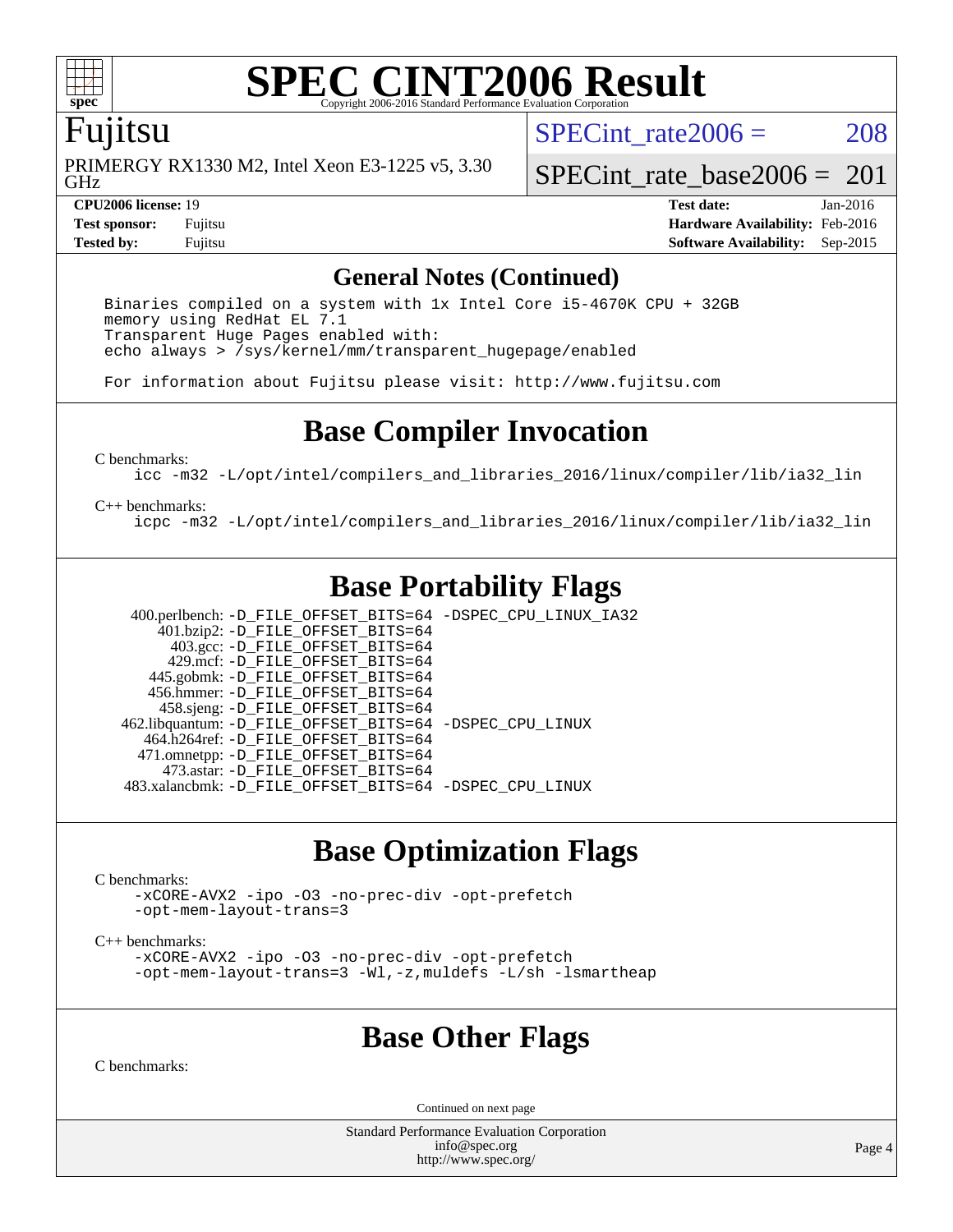

# **[SPEC CINT2006 Result](http://www.spec.org/auto/cpu2006/Docs/result-fields.html#SPECCINT2006Result)**

## Fujitsu

GHz PRIMERGY RX1330 M2, Intel Xeon E3-1225 v5, 3.30 SPECint rate $2006 = 208$ 

[SPECint\\_rate\\_base2006 =](http://www.spec.org/auto/cpu2006/Docs/result-fields.html#SPECintratebase2006)  $201$ **[CPU2006 license:](http://www.spec.org/auto/cpu2006/Docs/result-fields.html#CPU2006license)** 19 **[Test date:](http://www.spec.org/auto/cpu2006/Docs/result-fields.html#Testdate)** Jan-2016

**[Test sponsor:](http://www.spec.org/auto/cpu2006/Docs/result-fields.html#Testsponsor)** Fujitsu **[Hardware Availability:](http://www.spec.org/auto/cpu2006/Docs/result-fields.html#HardwareAvailability)** Feb-2016 **[Tested by:](http://www.spec.org/auto/cpu2006/Docs/result-fields.html#Testedby)** Fujitsu **[Software Availability:](http://www.spec.org/auto/cpu2006/Docs/result-fields.html#SoftwareAvailability)** Sep-2015

# **[Base Other Flags \(Continued\)](http://www.spec.org/auto/cpu2006/Docs/result-fields.html#BaseOtherFlags)**

403.gcc: [-Dalloca=\\_alloca](http://www.spec.org/cpu2006/results/res2016q1/cpu2006-20160125-38878.flags.html#b403.gcc_baseEXTRA_CFLAGS_Dalloca_be3056838c12de2578596ca5467af7f3)

# **[Peak Compiler Invocation](http://www.spec.org/auto/cpu2006/Docs/result-fields.html#PeakCompilerInvocation)**

[C benchmarks \(except as noted below\)](http://www.spec.org/auto/cpu2006/Docs/result-fields.html#Cbenchmarksexceptasnotedbelow):

[icc -m32 -L/opt/intel/compilers\\_and\\_libraries\\_2016/linux/compiler/lib/ia32\\_lin](http://www.spec.org/cpu2006/results/res2016q1/cpu2006-20160125-38878.flags.html#user_CCpeak_intel_icc_e10256ba5924b668798078a321b0cb3f)

400.perlbench: [icc -m64](http://www.spec.org/cpu2006/results/res2016q1/cpu2006-20160125-38878.flags.html#user_peakCCLD400_perlbench_intel_icc_64bit_bda6cc9af1fdbb0edc3795bac97ada53)

401.bzip2: [icc -m64](http://www.spec.org/cpu2006/results/res2016q1/cpu2006-20160125-38878.flags.html#user_peakCCLD401_bzip2_intel_icc_64bit_bda6cc9af1fdbb0edc3795bac97ada53)

456.hmmer: [icc -m64](http://www.spec.org/cpu2006/results/res2016q1/cpu2006-20160125-38878.flags.html#user_peakCCLD456_hmmer_intel_icc_64bit_bda6cc9af1fdbb0edc3795bac97ada53)

458.sjeng: [icc -m64](http://www.spec.org/cpu2006/results/res2016q1/cpu2006-20160125-38878.flags.html#user_peakCCLD458_sjeng_intel_icc_64bit_bda6cc9af1fdbb0edc3795bac97ada53)

[C++ benchmarks:](http://www.spec.org/auto/cpu2006/Docs/result-fields.html#CXXbenchmarks)

[icpc -m32 -L/opt/intel/compilers\\_and\\_libraries\\_2016/linux/compiler/lib/ia32\\_lin](http://www.spec.org/cpu2006/results/res2016q1/cpu2006-20160125-38878.flags.html#user_CXXpeak_intel_icpc_b4f50a394bdb4597aa5879c16bc3f5c5)

# **[Peak Portability Flags](http://www.spec.org/auto/cpu2006/Docs/result-fields.html#PeakPortabilityFlags)**

 400.perlbench: [-D\\_FILE\\_OFFSET\\_BITS=64](http://www.spec.org/cpu2006/results/res2016q1/cpu2006-20160125-38878.flags.html#user_peakPORTABILITY400_perlbench_file_offset_bits_64_438cf9856305ebd76870a2c6dc2689ab) [-DSPEC\\_CPU\\_LP64](http://www.spec.org/cpu2006/results/res2016q1/cpu2006-20160125-38878.flags.html#b400.perlbench_peakCPORTABILITY_DSPEC_CPU_LP64) [-DSPEC\\_CPU\\_LINUX\\_X64](http://www.spec.org/cpu2006/results/res2016q1/cpu2006-20160125-38878.flags.html#b400.perlbench_peakCPORTABILITY_DSPEC_CPU_LINUX_X64) 401.bzip2: [-D\\_FILE\\_OFFSET\\_BITS=64](http://www.spec.org/cpu2006/results/res2016q1/cpu2006-20160125-38878.flags.html#user_peakPORTABILITY401_bzip2_file_offset_bits_64_438cf9856305ebd76870a2c6dc2689ab) [-DSPEC\\_CPU\\_LP64](http://www.spec.org/cpu2006/results/res2016q1/cpu2006-20160125-38878.flags.html#suite_peakCPORTABILITY401_bzip2_DSPEC_CPU_LP64) 403.gcc: [-D\\_FILE\\_OFFSET\\_BITS=64](http://www.spec.org/cpu2006/results/res2016q1/cpu2006-20160125-38878.flags.html#user_peakPORTABILITY403_gcc_file_offset_bits_64_438cf9856305ebd76870a2c6dc2689ab) 429.mcf: [-D\\_FILE\\_OFFSET\\_BITS=64](http://www.spec.org/cpu2006/results/res2016q1/cpu2006-20160125-38878.flags.html#user_peakPORTABILITY429_mcf_file_offset_bits_64_438cf9856305ebd76870a2c6dc2689ab) 445.gobmk: [-D\\_FILE\\_OFFSET\\_BITS=64](http://www.spec.org/cpu2006/results/res2016q1/cpu2006-20160125-38878.flags.html#user_peakPORTABILITY445_gobmk_file_offset_bits_64_438cf9856305ebd76870a2c6dc2689ab) 456.hmmer: [-D\\_FILE\\_OFFSET\\_BITS=64](http://www.spec.org/cpu2006/results/res2016q1/cpu2006-20160125-38878.flags.html#user_peakPORTABILITY456_hmmer_file_offset_bits_64_438cf9856305ebd76870a2c6dc2689ab) [-DSPEC\\_CPU\\_LP64](http://www.spec.org/cpu2006/results/res2016q1/cpu2006-20160125-38878.flags.html#suite_peakCPORTABILITY456_hmmer_DSPEC_CPU_LP64) 458.sjeng: [-D\\_FILE\\_OFFSET\\_BITS=64](http://www.spec.org/cpu2006/results/res2016q1/cpu2006-20160125-38878.flags.html#user_peakPORTABILITY458_sjeng_file_offset_bits_64_438cf9856305ebd76870a2c6dc2689ab) [-DSPEC\\_CPU\\_LP64](http://www.spec.org/cpu2006/results/res2016q1/cpu2006-20160125-38878.flags.html#suite_peakCPORTABILITY458_sjeng_DSPEC_CPU_LP64) 462.libquantum: [-D\\_FILE\\_OFFSET\\_BITS=64](http://www.spec.org/cpu2006/results/res2016q1/cpu2006-20160125-38878.flags.html#user_peakPORTABILITY462_libquantum_file_offset_bits_64_438cf9856305ebd76870a2c6dc2689ab) [-DSPEC\\_CPU\\_LINUX](http://www.spec.org/cpu2006/results/res2016q1/cpu2006-20160125-38878.flags.html#b462.libquantum_peakCPORTABILITY_DSPEC_CPU_LINUX) 464.h264ref: [-D\\_FILE\\_OFFSET\\_BITS=64](http://www.spec.org/cpu2006/results/res2016q1/cpu2006-20160125-38878.flags.html#user_peakPORTABILITY464_h264ref_file_offset_bits_64_438cf9856305ebd76870a2c6dc2689ab) 471.omnetpp: [-D\\_FILE\\_OFFSET\\_BITS=64](http://www.spec.org/cpu2006/results/res2016q1/cpu2006-20160125-38878.flags.html#user_peakPORTABILITY471_omnetpp_file_offset_bits_64_438cf9856305ebd76870a2c6dc2689ab) 473.astar: [-D\\_FILE\\_OFFSET\\_BITS=64](http://www.spec.org/cpu2006/results/res2016q1/cpu2006-20160125-38878.flags.html#user_peakPORTABILITY473_astar_file_offset_bits_64_438cf9856305ebd76870a2c6dc2689ab) 483.xalancbmk: [-D\\_FILE\\_OFFSET\\_BITS=64](http://www.spec.org/cpu2006/results/res2016q1/cpu2006-20160125-38878.flags.html#user_peakPORTABILITY483_xalancbmk_file_offset_bits_64_438cf9856305ebd76870a2c6dc2689ab) [-DSPEC\\_CPU\\_LINUX](http://www.spec.org/cpu2006/results/res2016q1/cpu2006-20160125-38878.flags.html#b483.xalancbmk_peakCXXPORTABILITY_DSPEC_CPU_LINUX)

# **[Peak Optimization Flags](http://www.spec.org/auto/cpu2006/Docs/result-fields.html#PeakOptimizationFlags)**

[C benchmarks](http://www.spec.org/auto/cpu2006/Docs/result-fields.html#Cbenchmarks):

 400.perlbench: [-xCORE-AVX2](http://www.spec.org/cpu2006/results/res2016q1/cpu2006-20160125-38878.flags.html#user_peakPASS2_CFLAGSPASS2_LDCFLAGS400_perlbench_f-xAVX2_5f5fc0cbe2c9f62c816d3e45806c70d7)(pass 2) [-prof-gen:threadsafe](http://www.spec.org/cpu2006/results/res2016q1/cpu2006-20160125-38878.flags.html#user_peakPASS1_CFLAGSPASS1_LDCFLAGS400_perlbench_prof_gen_21a26eb79f378b550acd7bec9fe4467a)(pass 1)  $-i\text{po}(pass 2) -\tilde{O}3(pass 2)$  [-no-prec-div](http://www.spec.org/cpu2006/results/res2016q1/cpu2006-20160125-38878.flags.html#user_peakPASS2_CFLAGSPASS2_LDCFLAGS400_perlbench_f-no-prec-div)(pass 2) [-par-num-threads=1](http://www.spec.org/cpu2006/results/res2016q1/cpu2006-20160125-38878.flags.html#user_peakPASS1_CFLAGSPASS1_LDCFLAGS400_perlbench_par_num_threads_786a6ff141b4e9e90432e998842df6c2)(pass 1) [-prof-use](http://www.spec.org/cpu2006/results/res2016q1/cpu2006-20160125-38878.flags.html#user_peakPASS2_CFLAGSPASS2_LDCFLAGS400_perlbench_prof_use_bccf7792157ff70d64e32fe3e1250b55)(pass 2) [-auto-ilp32](http://www.spec.org/cpu2006/results/res2016q1/cpu2006-20160125-38878.flags.html#user_peakCOPTIMIZE400_perlbench_f-auto-ilp32)

 401.bzip2: [-xCORE-AVX2](http://www.spec.org/cpu2006/results/res2016q1/cpu2006-20160125-38878.flags.html#user_peakPASS2_CFLAGSPASS2_LDCFLAGS401_bzip2_f-xAVX2_5f5fc0cbe2c9f62c816d3e45806c70d7)(pass 2) [-prof-gen:threadsafe](http://www.spec.org/cpu2006/results/res2016q1/cpu2006-20160125-38878.flags.html#user_peakPASS1_CFLAGSPASS1_LDCFLAGS401_bzip2_prof_gen_21a26eb79f378b550acd7bec9fe4467a)(pass 1) [-ipo](http://www.spec.org/cpu2006/results/res2016q1/cpu2006-20160125-38878.flags.html#user_peakPASS2_CFLAGSPASS2_LDCFLAGS401_bzip2_f-ipo)(pass 2) [-O3](http://www.spec.org/cpu2006/results/res2016q1/cpu2006-20160125-38878.flags.html#user_peakPASS2_CFLAGSPASS2_LDCFLAGS401_bzip2_f-O3)(pass 2) [-no-prec-div](http://www.spec.org/cpu2006/results/res2016q1/cpu2006-20160125-38878.flags.html#user_peakPASS2_CFLAGSPASS2_LDCFLAGS401_bzip2_f-no-prec-div)(pass 2) [-par-num-threads=1](http://www.spec.org/cpu2006/results/res2016q1/cpu2006-20160125-38878.flags.html#user_peakPASS1_CFLAGSPASS1_LDCFLAGS401_bzip2_par_num_threads_786a6ff141b4e9e90432e998842df6c2)(pass 1) [-prof-use](http://www.spec.org/cpu2006/results/res2016q1/cpu2006-20160125-38878.flags.html#user_peakPASS2_CFLAGSPASS2_LDCFLAGS401_bzip2_prof_use_bccf7792157ff70d64e32fe3e1250b55)(pass 2) [-opt-prefetch](http://www.spec.org/cpu2006/results/res2016q1/cpu2006-20160125-38878.flags.html#user_peakCOPTIMIZE401_bzip2_f-opt-prefetch) [-auto-ilp32](http://www.spec.org/cpu2006/results/res2016q1/cpu2006-20160125-38878.flags.html#user_peakCOPTIMIZE401_bzip2_f-auto-ilp32) [-ansi-alias](http://www.spec.org/cpu2006/results/res2016q1/cpu2006-20160125-38878.flags.html#user_peakCOPTIMIZE401_bzip2_f-ansi-alias)

Continued on next page

Standard Performance Evaluation Corporation [info@spec.org](mailto:info@spec.org) <http://www.spec.org/>

Page 5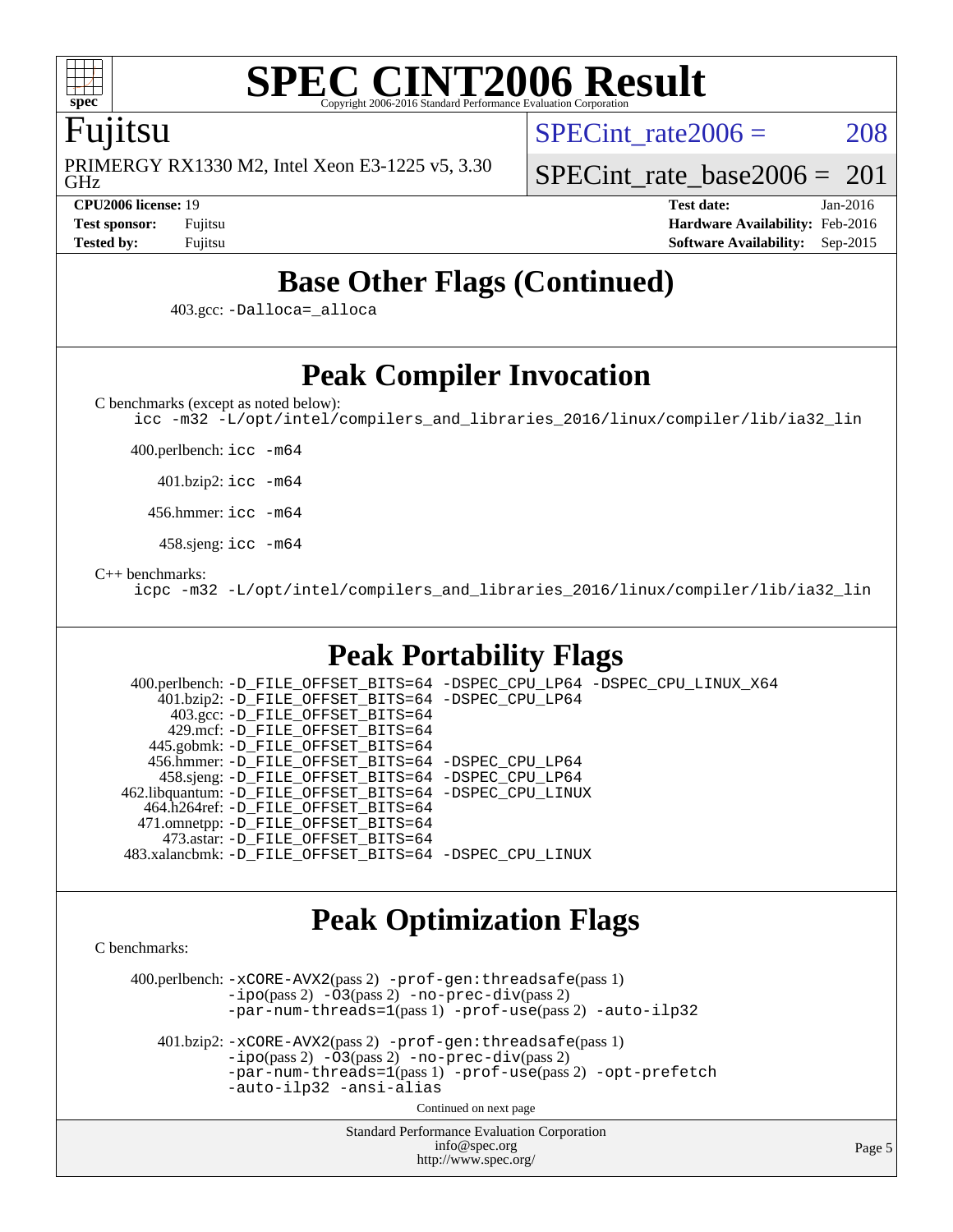

#### **[SPEC CINT2006 Result](http://www.spec.org/auto/cpu2006/Docs/result-fields.html#SPECCINT2006Result)** Copyright 2006-2016 Standard Performance Evaluation C

### Fujitsu

GHz PRIMERGY RX1330 M2, Intel Xeon E3-1225 v5, 3.30 SPECint rate $2006 = 208$ 

[SPECint\\_rate\\_base2006 =](http://www.spec.org/auto/cpu2006/Docs/result-fields.html#SPECintratebase2006)  $201$ 

**[CPU2006 license:](http://www.spec.org/auto/cpu2006/Docs/result-fields.html#CPU2006license)** 19 **[Test date:](http://www.spec.org/auto/cpu2006/Docs/result-fields.html#Testdate)** Jan-2016 **[Test sponsor:](http://www.spec.org/auto/cpu2006/Docs/result-fields.html#Testsponsor)** Fujitsu **[Hardware Availability:](http://www.spec.org/auto/cpu2006/Docs/result-fields.html#HardwareAvailability)** Feb-2016 **[Tested by:](http://www.spec.org/auto/cpu2006/Docs/result-fields.html#Testedby)** Fujitsu **[Software Availability:](http://www.spec.org/auto/cpu2006/Docs/result-fields.html#SoftwareAvailability)** Sep-2015

# **[Peak Optimization Flags \(Continued\)](http://www.spec.org/auto/cpu2006/Docs/result-fields.html#PeakOptimizationFlags)**

```
 403.gcc: basepeak = yes
     429.mcf: basepeak = yes
    445.gobmk: basepeak = yes
    456.hmmer: -xCORE-AVX2 -ipo -O3 -no-prec-div -unroll2 -auto-ilp32
     458.sjeng: -xCORE-AVX2(pass 2) -prof-gen:threadsafe(pass 1)
             -ipo(pass 2) -O3(pass 2) -no-prec-div(pass 2)
             -par-num-threads=1(pass 1) -prof-use(pass 2) -unroll4
             -auto-ilp32
462.libquantum: basepeak = yes
   464.h264ref: -xCORE-AVX2(pass 2) -prof-gen:threadsafe(pass 1)
             -ipo(pass 2) -O3(pass 2) -no-prec-div(pass 2)
             -par-num-threads=1(pass 1) -prof-use(pass 2) -unroll2
```

```
-ansi-alias
```
[C++ benchmarks:](http://www.spec.org/auto/cpu2006/Docs/result-fields.html#CXXbenchmarks)

```
 471.omnetpp: -xCORE-AVX2(pass 2) -prof-gen:threadsafe(pass 1)
          -ipo(pass 2) -03(pass 2) -no-prec-div(pass 2)-par-num-threads=1(pass 1) -prof-use(pass 2) -ansi-alias
           -opt-ra-region-strategy=block -Wl,-z,muldefs
           -L/sh -lsmartheap
```

```
473.astar: basepeak = yes
```

```
483.xalanchmk: basepeak = yes
```
# **[Peak Other Flags](http://www.spec.org/auto/cpu2006/Docs/result-fields.html#PeakOtherFlags)**

[C benchmarks](http://www.spec.org/auto/cpu2006/Docs/result-fields.html#Cbenchmarks):

403.gcc: [-Dalloca=\\_alloca](http://www.spec.org/cpu2006/results/res2016q1/cpu2006-20160125-38878.flags.html#b403.gcc_peakEXTRA_CFLAGS_Dalloca_be3056838c12de2578596ca5467af7f3)

The flags files that were used to format this result can be browsed at

<http://www.spec.org/cpu2006/flags/Intel-ic16.0-official-linux64.html> <http://www.spec.org/cpu2006/flags/Fujitsu-Platform-Settings-V1.2-HSW-RevA.html>

You can also download the XML flags sources by saving the following links:

<http://www.spec.org/cpu2006/flags/Intel-ic16.0-official-linux64.xml> <http://www.spec.org/cpu2006/flags/Fujitsu-Platform-Settings-V1.2-HSW-RevA.xml>

> Standard Performance Evaluation Corporation [info@spec.org](mailto:info@spec.org) <http://www.spec.org/>